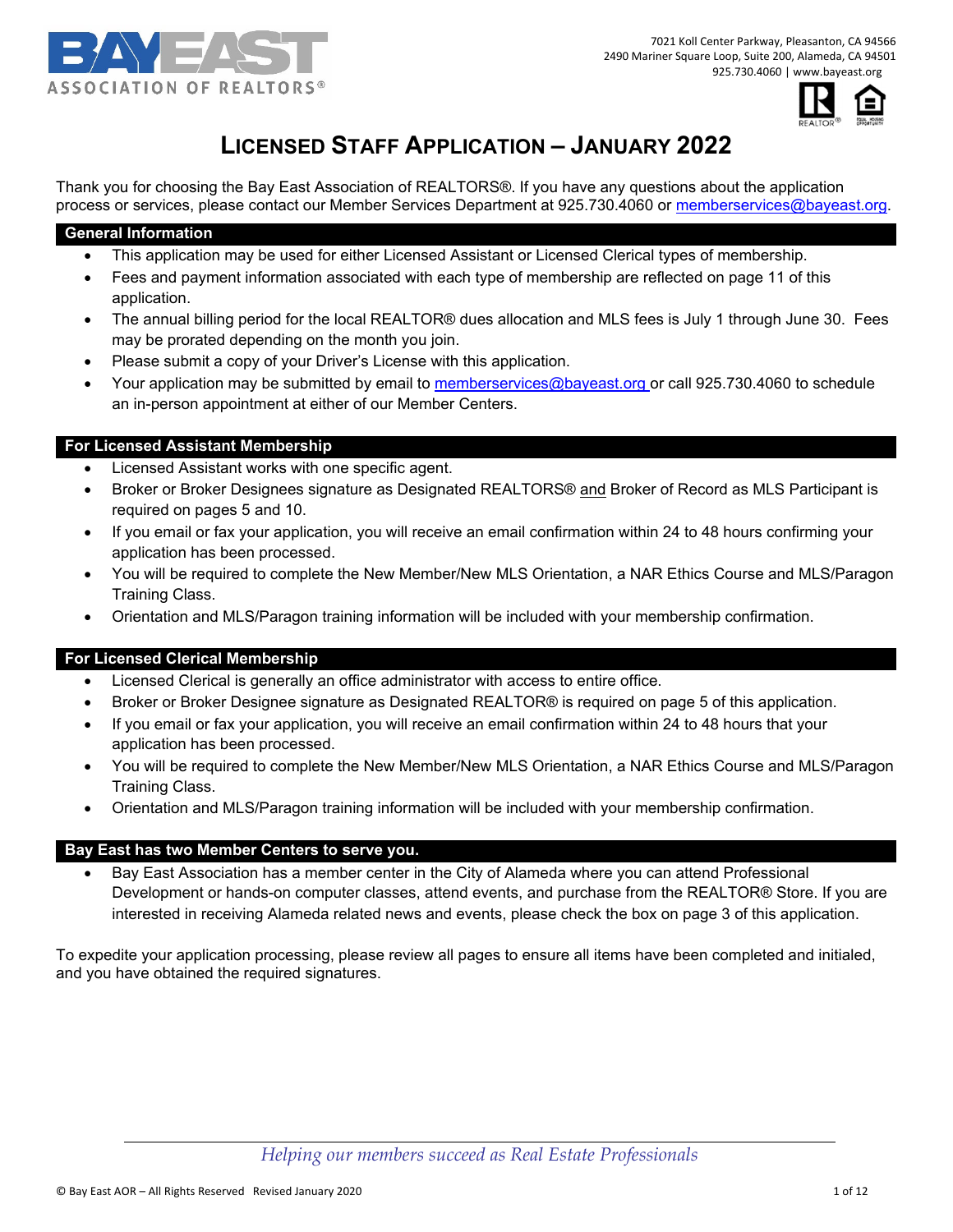## **Licensed Assistant/Clerical/REALTOR® Membership Application December 2021**

|                                        | a participant (Broker) agree to allow the below-                                                                                             |  |  |
|----------------------------------------|----------------------------------------------------------------------------------------------------------------------------------------------|--|--|
|                                        |                                                                                                                                              |  |  |
|                                        |                                                                                                                                              |  |  |
|                                        |                                                                                                                                              |  |  |
|                                        |                                                                                                                                              |  |  |
|                                        |                                                                                                                                              |  |  |
|                                        |                                                                                                                                              |  |  |
|                                        | [ ] Licensed Assistant [ ] Licensed Clerical [ ] eKEY                                                                                        |  |  |
|                                        | If applying for Licensed Assistant, please enter the name and member number for the agent you will be<br>assisting:                          |  |  |
|                                        |                                                                                                                                              |  |  |
|                                        | and enter your Member/NRDS #:                                                                                                                |  |  |
|                                        |                                                                                                                                              |  |  |
|                                        | Name (as appears on your license)<br>Mame (as appears on your license)                                                                       |  |  |
|                                        | Name as you wish it to appear in membership roster: (12 characters per first name & 12 per last name -<br>must also be shown on DRE License) |  |  |
|                                        | Mr. Ms.                                                                                                                                      |  |  |
|                                        |                                                                                                                                              |  |  |
|                                        | Phone: Direct_________________________Mobile (to include text communications)_______________________                                         |  |  |
|                                        | Social Security # (last 4 digits) ___________(used for verification purposes)                                                                |  |  |
| 1.<br>2.<br>3.<br>4.<br>5.<br>6.<br>7. | Driver's License (COPY REQUIRED)/Birth Date___________________                                                                               |  |  |

9. [ ] I wish to receive Alameda Chapter and Alameda Member Center news, classes and events.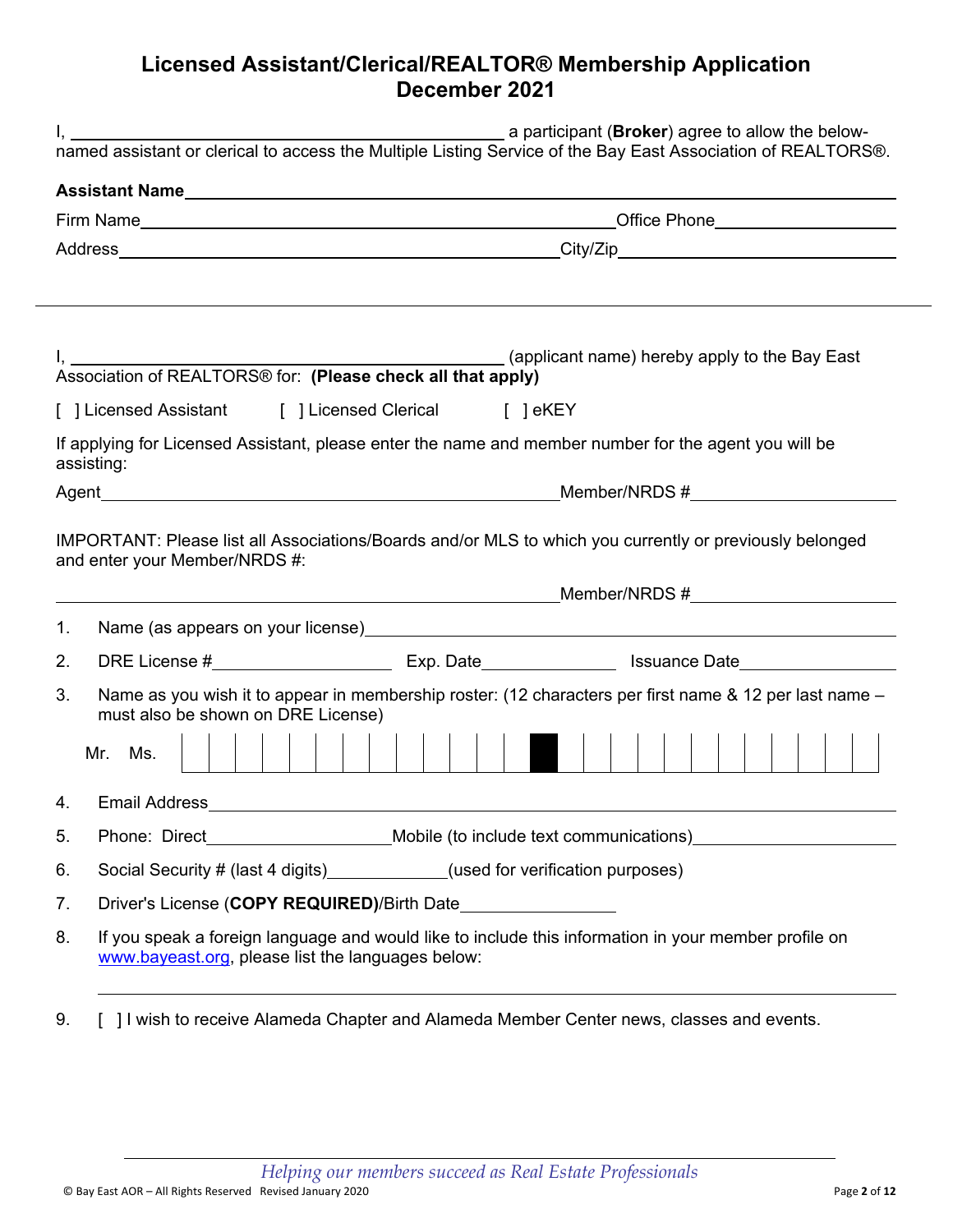- 10. I understand and agree to complete the following mandatory classes within sixty (60) days of my application submission: New Member Orientation (REALTOR® and MLS), NAR Code of Ethics, and the Basics of Paragon MLS class. I further agree that if I fail to complete any of the mandatory trainings within sixty (60) days of my application, my login/password will be revoked, and membership may be suspended until all classes are completed. In addition, my membership may, at the discretion of the Board of Directors, be terminated. In such instances, dues shall be returned less a prorated amount covering the number of days I received association/MLS services plus any application fees. (initial)
- 11. I wish to take my mandatory classes at the Member Center in [ ] Pleasanton [ ] Alameda.
- 12. [ ] I do not wish for my email to appear on Paragon MLS.

 $\overline{\phantom{a}}$ 

- 13. [ ] I do not wish to have my contact information appear on www.bayeast.org.
- 14. I certify that I have no record of official sanctions rendered by the courts or other lawful authorities within the past three (3) years for violation of:

| $\bullet$ Civil rights laws                     | [ ] Yes, I certify | [ ] No, I cannot certify |
|-------------------------------------------------|--------------------|--------------------------|
| • Real Estate licensing laws                    | [ ] Yes, I certify | [ ] No, I cannot certify |
| • Other laws prohibiting unprofessional conduct | [ ] Yes, I certify | [ ] No, I cannot certify |

If you could not certify any of the above, please attach additional sheets with all relevant details about the violation(s), including the date(s), type of violation(s), and a copy of the discipline, if any.

15. Have you been found in violation of the Code of Ethics or other membership duties in any Association of REALTORS® in the past? [ ] Yes [ ] No If Yes, provide details

16. Are there pending ethic complaints against you? [ ] Yes [ ] No If yes, provide details

- 17. Do you have any unsatisfied discipline pending? [ ] Yes [ ] No If yes, provide details
- 18. Are you a party to pending arbitration request? [ ] Yes [ ] No If yes, provide details
- 19. Do you have any unpaid arbitration awards or unpaid financial obligations to another association of REALTORS® or MLS? [ ] Yes [ ] No If yes, provide details\_\_\_\_\_\_\_\_\_\_\_\_\_\_\_\_\_\_\_\_\_\_\_\_
- 20. Have you ever been disciplined by the Department of Real Estate (DRE)? [ ] Yes [ ] No If yes, provide all relevant details and dates (or attach copies of discipline)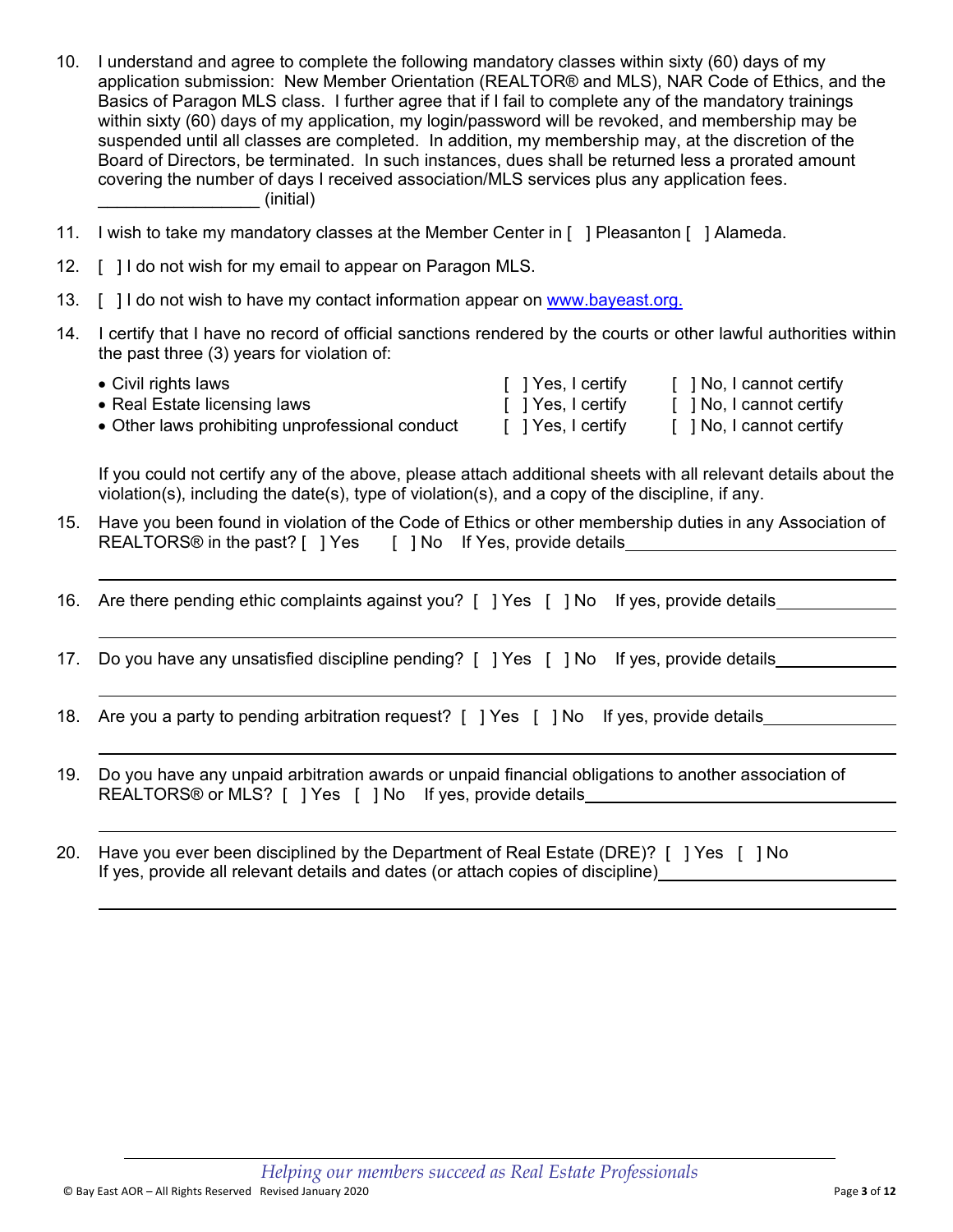## **GENERAL TERMS AND CONDITIONS OF MEMBERSHIP**

**Bylaws, Policies and Rules:** By becoming and remaining a Member, I agree to abide by the Constitution, Bylaws, Code of Ethics and any other rule, as amended from time to time, of the National Association of REALTORS®, California Association of REALTORS® and the Association/MLS.

**Ethics Proceedings:** I acknowledge that if accepted as a member and subsequently resign from Bay East Association or otherwise cause membership to terminate with a pending ethics complaint, the Board of Directors may condition renewal of membership upon submission to the pending ethics proceeding and will abide by the decision of the hearing panel. I further understand the duty to submit to arbitration remains in effect even after membership lapses or is terminated, provided the dispute arose while a REALTOR® member.

**Use of the Term REALTOR®:** I agree that should I cease to be a REALTOR®, I will discontinue use of the term REALTOR® in all certificates, signs, seals or any other medium.

**No Refund:** I understand dues, MLS and key fees are non-refundable. In the event I fail to maintain eligibility for membership or for MLS Services for any reason under the bylaws or MLS rules, including but not limited to, discipline by the Association/MLS, I understand I will not be entitled to a refund of my dues or fees.

**Authorization to Release and Use Information and Waiver:** I authorize the Association/MLS or its representative to verify any information in this application including contacting any Board/Association/MLS, the DRE, current or past broker or business associates. I further authorize any Board/Association/MLS in which I have been a member or MLS Participant or Subscriber to release all membership and disciplinary records to the Board/Association/MLS to which I am applying. I further authorize this Association/MLS to use this information in determining future disciplinary sanctions. I waive any cause of action including, but not limited to, slander, libel or defamation of character resulting from such verification, evaluation or other processing of this application or use of the information gathered by the Association/MLS, C.A.R., N.A.R., their agents, employees, committees or members.

**Membership Dues and Fees:** I understand the fees paid upon joining may be a prorated amount dependent on the month in which I join. The annual billing period for local REALTOR® dues allocation, MLS and key fees is July 1 through June 30.

**License Validity:** I understand that if my license is terminated, lapses or inactivated at any time, my REALTOR® membership and/or MLS participation/subscription is subject to immediate termination.

**Terms and Conditions for MLS Applicants:** I understand and agree that by becoming and remaining a Participant or Subscriber to the MLS, I must abide by the MLS Rules, as amended from time to time, including but not limited to the following:

- a. I agree not to use the MLS data for any purpose other than to market property or support market valuations or appraisals as specifically set forth in the rules.
- b. I agree not to reproduce any portion of the active listings unless specifically authorized under the rules.
- c. I agree not to download MLS data except as provided in the MLS rules.
- d. I agree not to allow anyone other than authorized Participants, their Subscribers and the clerical users as defined in the MLS rules to access any computer receiving MLS information. I agree not to transmit the information to any Participants, Subscribers and clerical users not authorized to access the system by the rules. I agree not to use the MLS to create another product except as may be used by the Participant who downloaded the data in compliance with the MLS rules.
- e. I agree I will not give or sell my password to any person nor make it available to any person. I further understand that the California Penal Code and the United States Code prohibits unauthorized access to computer databases. I agree not to allow such unauthorized access by use of either any of my equipment or pass codes.
- f. I understand that the clerical users I have registered may be authorized to have limited access to the MLS for clerical support only. I understand that clerical users are not allowed to use the information in any way other than to provide such information to me. Persons performing any activities that require a real estate license are not eligible for this clerical user classification. I further understand that any violation by a clerical user employed by me, under contract with me or used by me is my responsibility and can result in discipline and ultimate termination of MLS services to me.
- g. The security of many homeowners in the area depends on the security of the lockbox system. I will not lend or make available my Lockbox Key to any person, even an authorized MLS user. I further understand that the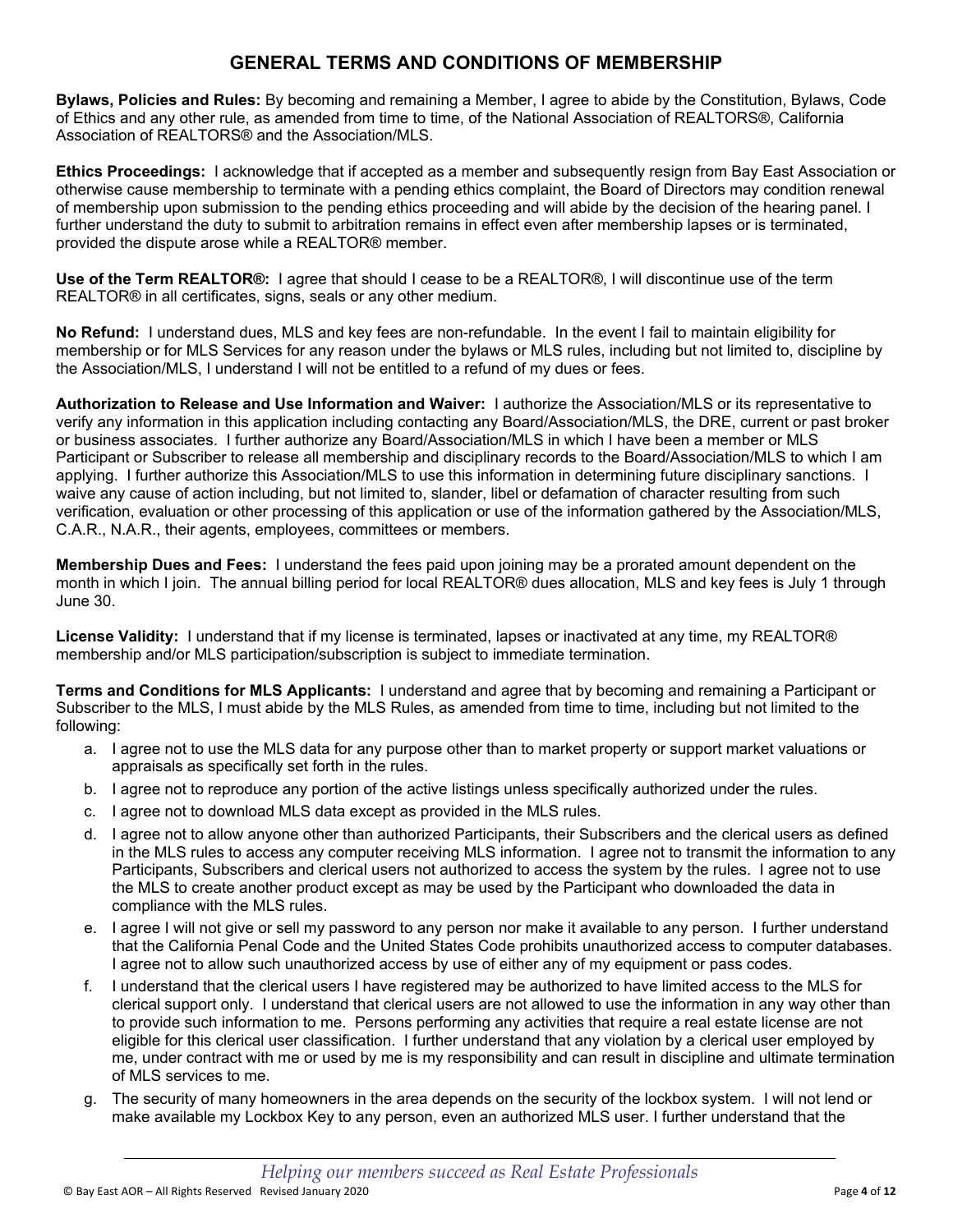Signature of MLS Participant **Date Date** Date **Date** Date **Date** 

Association can incur costs in securing the system if I fail to take adequate measures to protect my key, and Lockbox(s) and that I agree to be responsible for incurred costs.

h. I understand and agree that the above statements are in addition to the MLS rules, to which I have also agreed. Violation of any MLS rule may result in discipline, fine and ultimate termination of service. In addition to that, my actions may cause damage to the Association, which owns the MLS, and the Association may pursue legal remedies against me to recover such damages.

**Waiver of Arbitrator Disclosure Requirements:** By signing below, I expressly agree that all arbitrations pursuant to the California Code of Ethics Arbitration Manual ("Manual") shall be governed by the Manual, and I specifically agree to waive the arbitrator disclosure requirements of the provisions of the California Ethics Standards for Neutral Arbitrators in Contractual Arbitration in California and California Code of Civil Procedure Section 1281.9(a)(2),(3),(4) and (b) 1281.85, which require disclosure by REALTOR® arbitrator of information about prior arbitrations that is confidential under the rules of California Association of REALTORS® and National Association of REALTORS®.

**Indemnification:** Member shall protect, defend, indemnify and hold harmless Bay East and its officers, directors, employees, agents or representatives for any and all liability, damages, loss or expense, including reasonable fees of attorneys and other professionals, arising from any claim, demand, action or proceeding initiated by any third party against any of them that the Listing Content violates the proprietary or contract right of any third party.

**Data Privacy:** To the extent of the applicability of the California Consumer Privacy Act ("CCPA") or any other law, ordinance, administrative rule or regulation, by inquiring, applying to participate or actually participating in any aspect of membership or accepting any products or services with the Bay East Association of REALTORS® or its Multiple Listing Service ("MLS"), I agree to waive any and all rights relating to the maintenance and deletion of any existing or future personal data and information contained in or used by the Bay East Association of REALTORS® and its MLS.

By signing below, I acknowledge and give consent that the REALTOR® Associations (local, state and national) and their subsidiaries if any (e.g., MLS, Foundation) may contact me at the specified address, telephone numbers, fax numbers, email address or other means of communication for any and all purposes related to my Membership in Bay East. This consent recognizes that certain state and federal laws may place limits on communications that I am waiving to receive all communications as part of my membership. I further agree to participate in e-voting and e-billing.

Email Address Website Address

I agree to the General Terms and Conditions of Membership, Waiver of Arbitration Disclosure Requirements, Indemnification and Data Privacy as listed above.

 Print Name of Applicant

 Signature of Applicant Date of Applicant Date of Applicant Date of Applicant Date of Applicant Date of Applicant Date of Applicant Date of Applicant Date of Applicant Date of Applicant Date of Applicant Date of Applicant D

Print Name of Designated REALTOR® (Broker or Broker Designee)

Signature of Designated REALTOR® Date by a state of Date by Date by Date by Date by Date by Date by Date by Date by Date by Date by Date by Date by Date by Date by Date by Date by Date by Date by Date by Date by Date by Da

Print Name of MLS Participant (Broker of Record)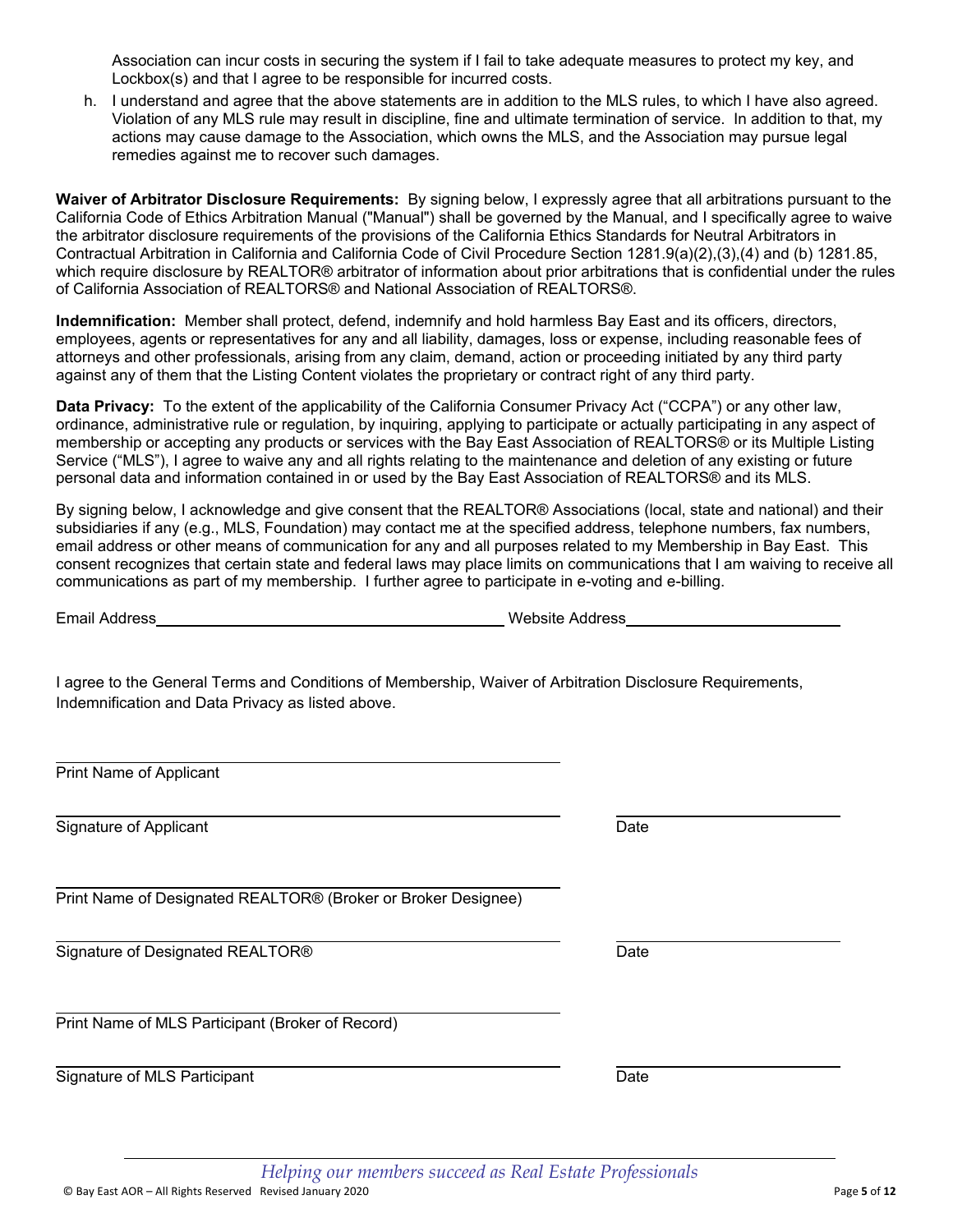## **RULES AND REGULATIONS RELATING TO USE OF THE SERVICE**

### **Supra eKEY Software Sub-Lease/License Agreement**

#### KEYHOLDER AND ORGANIZATION agree as follows:

This Sub-Lease/License Agreement ("Agreement") is entered into by and between the Organization and Keyholder shown on page 4 of this Agreement on the date set forth therein.

Keyholder and Organization agree as follows:

#### **1. LEASE AND LICENSE**

- a. **eKEY Professional or Basic Software**.If selected, Organization grants to Keyholder, a limited non-exclusive, non-transferable, revocable sub-license for the Term to use the eKEY Professional or Basic Software (the "eKEY"). The eKEY enables Keyholder to obtain a current update code; open and perform other iBox functions; and upload property showing data. The eKEY is used with certain electronic devices ("Devices") approved by Supra. Supra may approve additional Devices during the term of the Agreement but does not provide any warranty of the performance of such Devices.
- b. **iBox BT LE**. If applicable, Organization leases to Keyholder for the Term, and Keyholder agrees to lease, iBox BT LE units ("iBoxes").
- c. **Network**. Organization grants to Keyholder (i) a limited non-exclusive, non-transferable, revocable sub-license to use the network (the "Network"), the use of which Organization licenses from UTC Fire & Security Americas Corporation, Inc. ("Supra"), which is necessary for the use and operation of the eKEY (collectively, "Key") for the Term shown on page 4 of this Agreement and (ii) a limited, non-exclusive, nontransferable, revocable sub-license to use the software Organization licenses from Supra (the "Software") for the Term.

#### **2. SERVICE**

- a. The Software, the equipment incorporated in the iBoxes (if applicable), (collectively, "Equipment"); Network; and KIM Database are collectively, "Service."
- b. Keyholder understands that, in order to make the Service available to Keyholder, Organization and Supra entered into a Master Agreement that provides the terms under which Supra will provide the Service to Organization. **Keyholder understands that, if the Master Agreement is terminated for any reason during the Term of this Agreement, the Service will no longer be available to Keyholder and this Agreement will terminate in accordance with Section 12 below. Keyholder agrees that, under the terms of the Master Agreement, Organization may elect a different Service or choose to upgrade the Service at any time during the Term of this Agreement, which may result in an increase of the System Fee and/or the termination of this Agreement.** Except as the rights and obligations of Keyholder and Organization under this Agreement may be affected as described in the two preceding sentences, the rights and obligations between Keyholder and Organization with respect to the Service are governed solely by the terms and conditions of this Agreement. Keyholder understands that failure of Organization to perform its obligations under the Master Agreement may detrimentally affect Keyholder's use of the Service.
- c. In the Master Agreement, Supra has reserved the right to discontinue any item of Equipment used in connection with the Service. If Supra discontinues any item of Equipment, the Equipment leased and licensed hereunder shall continue to be completely compatible with and shall function with the Service. If the Equipment leased is lost, destroyed or damaged, Organization may replace that Equipment with refurbished Equipment ("Replacement"), which shall be completely compatible with and shall function with the Service, and shall offer the same level of functionality as the Equipment currently offered.
- d. Keyholder agrees to comply with the Rules and Regulations relating to the use of the Service which are set forth in the User Guide and the Rules and Regulations of Organization and/or its MLS system. By executing this Agreement, Keyholder agrees to maintain the security of the personal identification number of each piece of Equipment to prevent the use of the Equipment by unauthorized persons. Keyholder further agrees that neither the Service, nor any other Supra product used in connection with the Service (including the Equipment), is a security system. The Service is a marketing convenience key-control system, and as such, any loss of Equipment or disclosure of personal identification numbers compromises the integrity of the Service, and Keyholder agrees to use her or his best efforts to ensure the confidentiality and integrity of all components of the Service.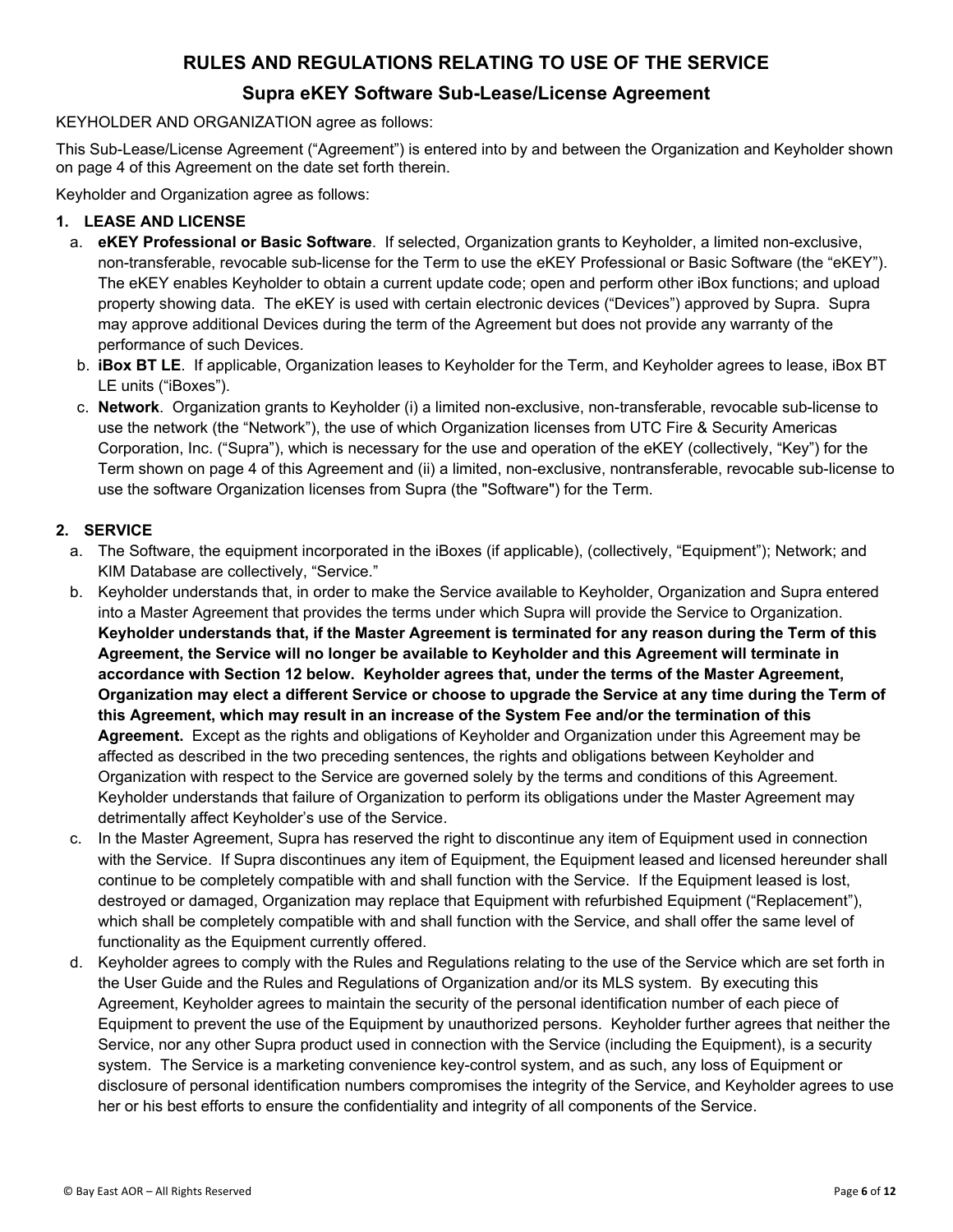**3. TERM** This Agreement shall commence on the date set forth in the signature block and have a term ("Term") until **September 8, 2023**, unless terminated earlier or extended pursuant to the provisions of this Agreement.

#### **4. PAYMENTS**

- **a. During the term of this agreement, keyholder shall pay to organization a fee for the right to use the service plus applicable tax (the "system fee"). Such system fee shall be determined by organization. Keyholder shall be entitled to terminate this agreement in accordance with the provisions contained in section 12.**
- b. Keyholder shall pay the System Fee determined by the Organization upon entering this Agreement and shall pay the System Fee for all subsequent years as directed by the Organization.
- c. Organization reserves the right to: (i) increase the System Fee annually, (ii) charge a key activation fee, (iii) charge a late fee for any System Fee that is not paid as directed by the Organization, and (iv) charge a fee for any payment that is returned unpaid or for insufficient funds or credit.
- d. Except as otherwise provided herein, keyholder's obligation to make payments to or at the direction of organization shall be absolute, unconditional, noncancelable and independent and shall not be subject to any setoff, claim or defense for any reason, including any claims keyholder may have relating to performance or for loss or damage of or to the service or the equipment or any replacements.
- **5. TITLE AND USE** The Service, including all its components, and the Equipment (except iBoxes), are and shall at all times remain the property of Supra. All additions and upgrades to the Software shall become part of the Software and shall, without further act, become the property of Supra. The Software and all applicable rights in patents, copyrights, trade secrets, and trademarks, are and shall at all times remain the property of Supra.

#### **6. RISK OF LOSS; RETURN OF EQUIPMENT**

a. At the expiration of the Term, Keyholder, at Keyholder's expense and risk, shall immediately return or cause the return to Organization to such location as Organization shall specify, all Equipment or components leased and licensed pursuant to this Agreement. All Equipment or components leased and licensed herein shall be returned in good condition, repair and working order, ordinary wear and tear excepted.

#### **7. REPRESENTATIONS AND COVENANTS** Keyholder covenants and agrees:

- a. If Keyholder misuses the Service or any component thereof, including without limitation, use of the Service in violation of the User Guide, and a third party brings an action against Organization and/or Supra relating to such misuse, Keyholder agrees to indemnify, defend and hold harmless Organization and/or Supra, and their respective directors, officers, agents, representatives, employees, successors and assigns, from and against any and all claims, demands, actions, losses, damages, injuries, obligations, liabilities and costs and expenses of every kind or nature (including reasonable attorneys' fees, whether incurred at the trial or appellate level, in an arbitration proceeding, in bankruptcy, including without limitation, any adversary proceeding, contested matter or motion or otherwise) incurred by Organization and/or Supra in such proceeding.
- b. That neither Organization nor Supra shall be liable for any compensatory, indirect, incidental, consequential, punitive, reliance or special damages, including, without limitation, damages for lost profits, advantage, savings or revenues of any kind or increased cost of operations, arising out of the use or inability to use the Service for any purpose whatsoever whether or not Keyholder has been advised of the possibility of such damages.
- c. That Keyholder will not (i) use or gain access to the source code for the Software; (ii) alter, reproduce, modify, adapt, translate, reverse engineer, de-compile, disassemble or prepare derivative works based upon the Software; or (iii) provide or otherwise make available the Software or any part or copies thereof to any third party.
- d. To provide Organization and Supra with written notice of any legal proceeding or arbitration in which Keyholder is named as a defendant and that alleges defects in the Equipment within five (5) days after Keyholder receives written notice of such action.

The obligations set forth in this Section shall survive termination of this Agreement.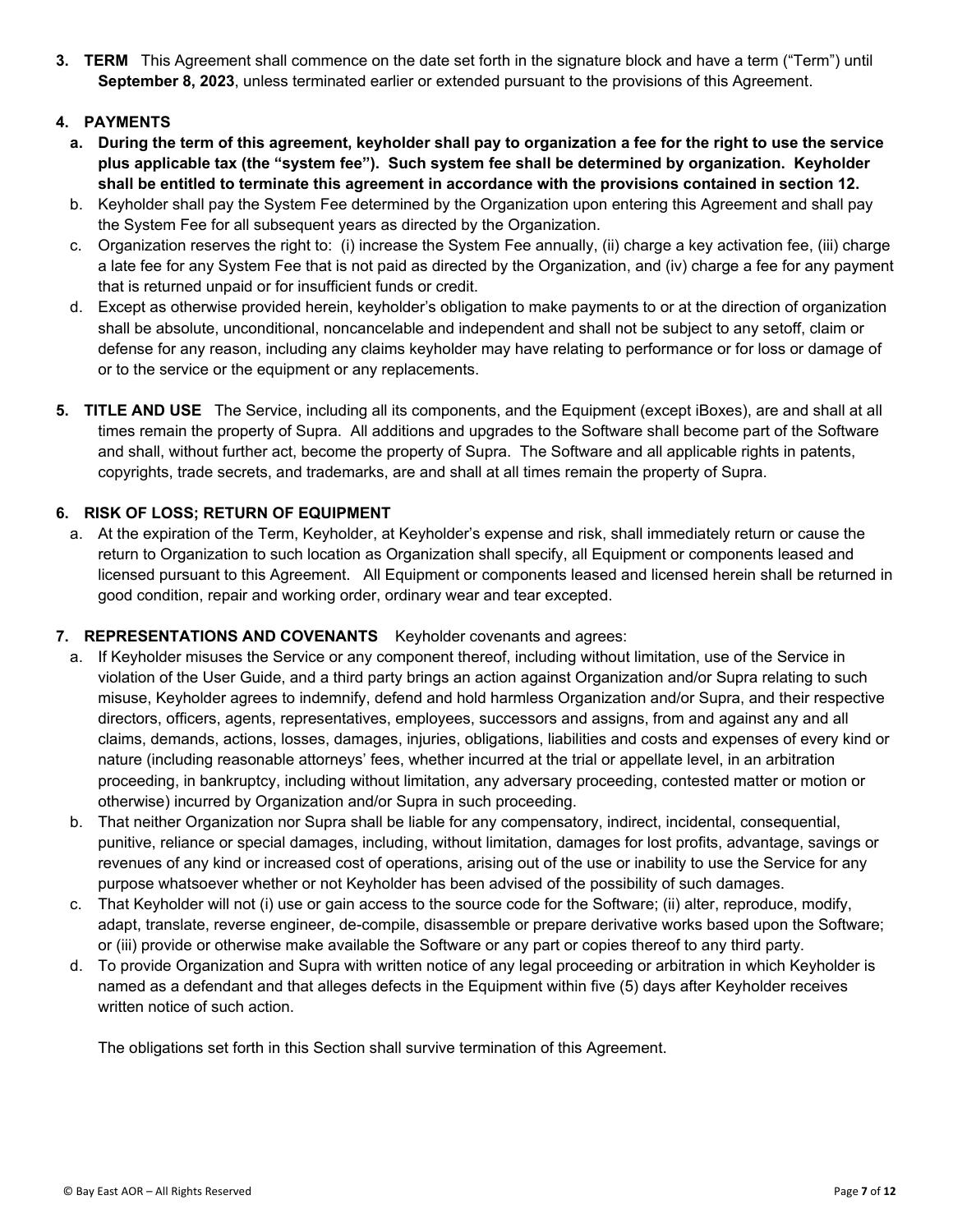#### **8. DEFAULT**

- a. Each of the following events shall be an Event of Default by Keyholder under this Agreement: (i) Keyholder's failure to pay, for any reason, any amount required under this Agreement within fifteen (15) days after the date that such payment is due; or (ii) the commencement of either an involuntary or voluntary action under any bankruptcy, insolvency or other similar law of the United States of America or any state thereof or of any other country or jurisdiction with respect to Keyholder; provided, however, that the commencement of any involuntary case or proceeding will not be an Event of Default under this Agreement if such case or proceeding is dismissed within sixty (60) days after it was commenced.
- b. An Event of Default by Organization under this Agreement will occur upon the termination for any reason of the Master Agreement.

#### **9. RIGHTS AND REMEDIES**

- a. Upon the occurrence of an Event of Default by Keyholder, Organization may, at its sole option and without limitation or election as to other remedies available under this Agreement or at law or in equity, exercise one or more of the following remedies: (i) terminate this Agreement and demand the return of any Equipment and Software to Organization; (ii) terminate one or both of Keyholder's sub-licenses to use the Network and to use the Software; (iii) direct Supra to deactivate Keyholder's access to the Service or any component of the Service; (iv) bill the Keyholder for any outstanding amounts owed under this Agreement, including any applicable liquidated damages for the failure to return the Equipment; and/or (v) take any and all actions necessary to collect all amounts currently due and owing under this Agreement, including any and all costs and expenses of every kind or nature (including reasonable attorneys' fees, whether incurred at the trial or appellate level, in an arbitration proceeding, or in bankruptcy, including any adversary proceeding, contested matter or motion, or otherwise) incurred by Organization in connection with the exercise of its rights and remedies under this Agreement.
- b. Upon the occurrence of an Event of Default by Organization or termination of this Agreement, all of Keyholder's obligations under this Agreement shall terminate, except that Keyholder shall be required to return the Equipment and Software to Organization and to pay Organization any outstanding amounts owed under this Agreement, including any damages for the failure to return the Equipment and Software.
- c. If Organization deactivates the Service because of a default by Keyholder under this Agreement, but does not otherwise terminate this Agreement, Keyholder will be entitled to seek to have the Service reactivated. In order to so, Keyholder shall be required to cure any and all existing defaults, and to pay any and all outstanding amounts owed under this Agreement and the reasonable costs and attorneys' fees incurred by Organization in connection with collecting under this Agreement. After confirmation of the curing of such defaults and the receipt of payment of such amounts, Organization shall direct Supra to reactivate the Equipment within twenty-four (24) hours.
- d. In the event that Organization institutes any action for the collection of amounts due and payable hereunder, Keyholder shall pay, in addition to the amounts due and payable under this Agreement, all reasonable costs and attorney's fees incurred by Organization in connection with collecting under this Agreement. Keyholder expressly waives all rights to possession or use of the Service or the Equipment or any component thereof after the occurrence of an Event of Default, and waives all claims or losses caused by or related to any repossession or termination of use.
- e. Organization's failure or delay in exercising any right or remedy under this Agreement shall not operate as a waiver thereof or of any subsequent breach or of such right or remedy. Organization's rights and remedies are cumulative, not exclusive, and no exercise of any remedy shall preclude the exercise of another remedy.
- **10. ARBITRATION; LITIGATION** Any controversy or claim arising out of or relating to this Agreement shall be resolved by binding arbitration in accordance with the rules of the American Arbitration Association or such other rules as may be agreed to by the parties. The arbitration shall be conducted in a location mutually agreed to by the parties. If the parties fail to agree on the location of the arbitration within thirty (30) days after either party requests arbitration, the arbitration shall be conducted in the city where Organization is located; provided that either party shall be entitled to participate in such arbitration by video conference or teleconference. The substantially prevailing party in any arbitration under this Agreement shall be entitled to recover from the other as part of the arbitration award reasonable costs and attorney's fees. Any arbitration award may be enforced by a court of competent jurisdiction in accordance with applicable law. In the event that legal action to enforce the arbitration award is necessary, the substantially prevailing party shall be entitled to recover its reasonable costs and attorney's fees in such action or any appeals.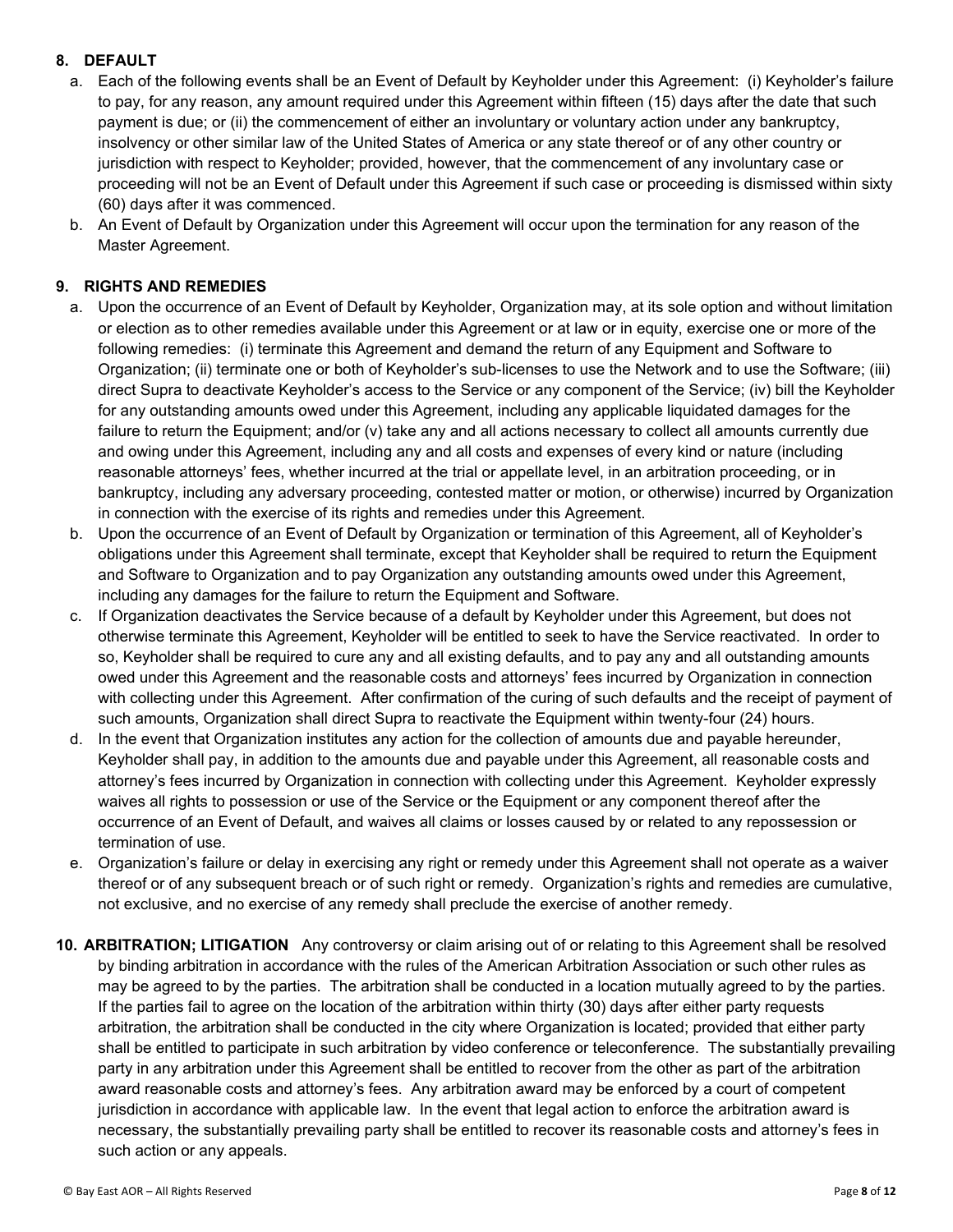**11. NOTICES** All notices hereunder shall be sent by (i) hand-delivery, (ii) facsimile, (iii) email, (iv) certified mail, return receipt requested, postage prepaid, or (v) overnight delivery service, to the party being notified at its address set forth in the signature block of this Agreement, or to such other address as a party shall subsequently specify to the other party in writing. Notices shall be deemed to have been delivered when received, if hand-delivered or sent by facsimile or certified mail, three (3) days after the day deposited in the mail; or one (1) day after the day deposited with an overnight delivery service.

#### **12. TERMINATION**

- a. Keyholder may terminate this Agreement at any time by written notice and paying Organization any amounts owing prior to such termination, including (i) any applicable damages for the failure to return the Equipment and Software as set forth in Section 6(a) hereof, and (ii) any System Fees owing prior to such termination which remain unpaid. Upon termination, System Fees that would have become owing after the date of termination of this Agreement are released and discharged by Organization.
- b. Organization may terminate this Agreement upon termination of the Master Agreement for any reason, including without limitation, a default by Organization under the Master Agreement or an upgrade of the Service by Organization. Upon termination, Keyholder shall be obligated to satisfy the obligations in Section 12(a).
- c. In the event that Keyholder fails to return all Equipment leased to Keyholder upon termination of this Agreement or at the expiration of the Term, Keyholder agrees to pay to Organization, as liquidated damages for such failure to return the Equipment, the amount set forth in Section 6(a).
- d. In addition, Keyholder shall not be entitled to any refund of any unused portion of the System Fee for use of the Service previously paid.
- **13. WARRANTY** The Equipment and Software are warranted by Supra against defects in workmanship and/or materials, to be fit for the intended purpose and to conform in all material respects to its written specifications for the term of the Agreement. Supra shall, without charge, repair or replace such defective or nonconforming component for the term of the Agreement. Keyholder must return any defective system component under warranty to Organization at Keyholder's sole cost and expense and Organization shall provide all repaired or replacement Equipment to Keyholder. This warranty does not extend to any damage caused by accident, abuse, neglect or misuse of system components. Keyholder agrees to cooperate with Organization and Supra by performing diagnostic tests provided to Keyholder when Keyholder initially seeks warranty service.

#### **14. GENERAL PROVISIONS**

- a. This Agreement constitutes the entire agreement between Organization and Keyholder relating to the Agreement of Equipment and use of the Service.
- b. Provided that Keyholder has returned to Organization all keys previously leased by Organization to Keyholder, all prior leases between Organization and Keyholder for such keys are terminated effective as of the parties' execution of this Agreement.
- c. This Agreement may be executed in a number of counterparts, each of which will be deemed an original and when taken together shall constitute one agreement.
- d. Any waiver or consent by any party to any breach by the other, whether express or implied, shall not constitute a consent to or waiver of any other or subsequent breach.
- e. All agreements, representations and warranties contained in this Agreement shall survive the expiration or other termination of this Agreement.
- f. If any provision of this Agreement is unenforceable, such unenforceability shall not affect the enforceability of the remaining provisions of this Agreement.
- g. This Agreement shall be governed by the laws of the State in which Organization is located.
- h. This Agreement shall be binding upon and inure to the benefit of Organization, and its successors and assigns, and Keyholder and its permitted successors and assigns.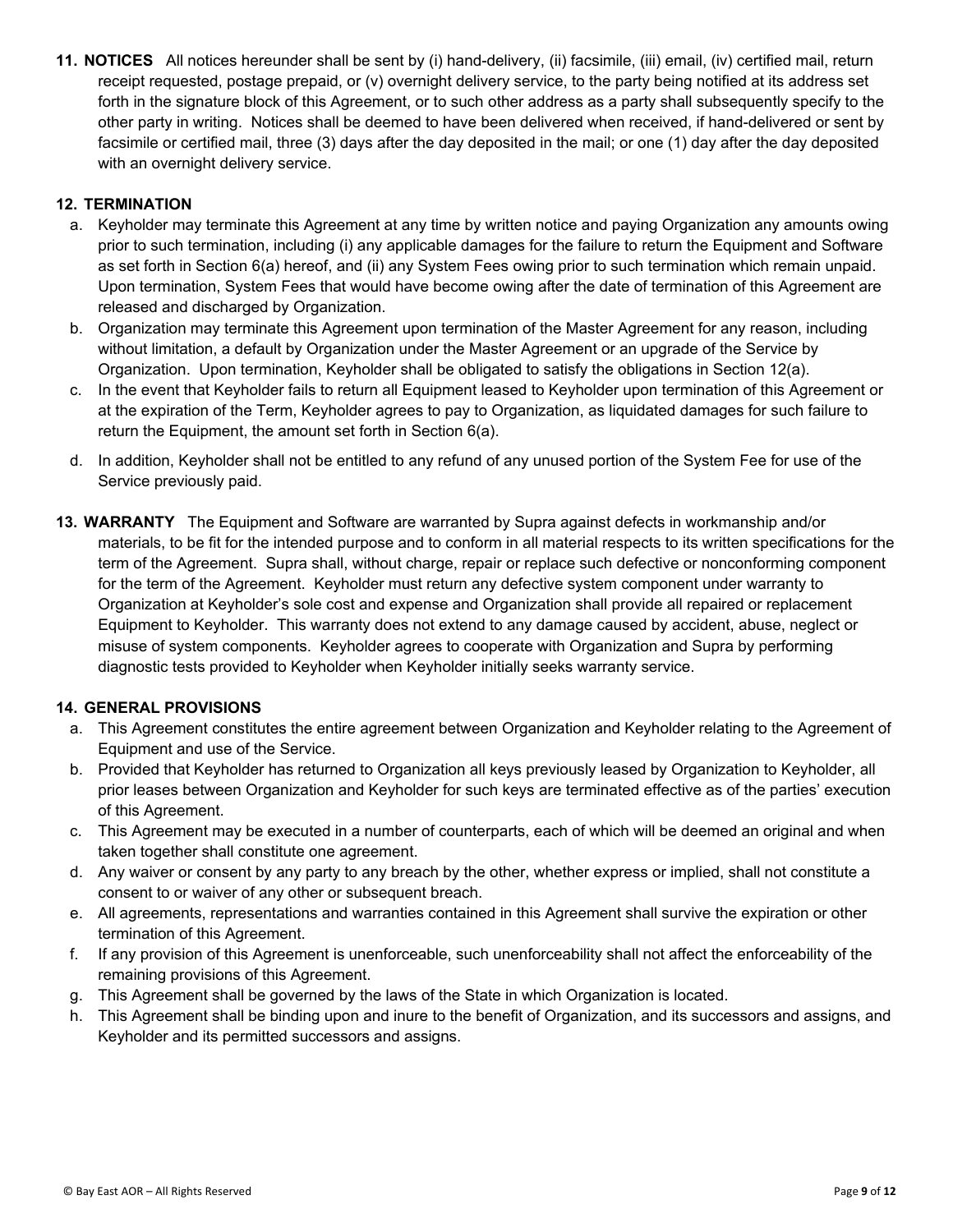#### **In witness whereof, organization and keyholder have caused this lease to be duly executed as of the date set forth in the preamble to this lease.**

I certify that the information given in this application is true and correct, and agree to abide by all the rules and conditions set forth.

I understand and acknowledge my Supra Key is leased from Bay East. I further understand that; if I possess any leased Bay East iBoxes, they must also be returned upon the discontinuance of my MLS Service. Failure to return any leased equipment within ten (10) days of my MLS termination may result in the loss of any deposits and could result in legal action against me.

Type of Mobile Phone:

- [ ] IOS (iPhone)
- [ ] Android

eKEY Fob: If you will be working outside of Alameda and Contra Costa Counties, you may need a Fob for your eKEY to open older Supra iBoxes. This may be purchased separately at any time.

| Print Name of Keyholder                                                                                                                                                                              |      |
|------------------------------------------------------------------------------------------------------------------------------------------------------------------------------------------------------|------|
| Signature of Keyholder (Applicant)                                                                                                                                                                   | Date |
| Print Name of MLS Participant (Broker of Record)                                                                                                                                                     |      |
| Signature of MLS Participant                                                                                                                                                                         | Date |
| NOTE: If you have a Supra key from another MLS and will be co-operating your key with Bay East, please indicate your<br>key serial number, 4-digit pin number, and the MLS your key was issued from. |      |

| Key Serial # | 4-Digit Pin # |
|--------------|---------------|
|              |               |

Issuing MLS

Email completed application to: memberservices@bayeast.org. Bay East has two convenient Member Centers to serve you:

Pleasanton, CA 94566 Alameda, CA 94501 925.730.4060 510.523.7229

7021 Koll Center Parkway 2490 Mariner Square Loop, Suite 200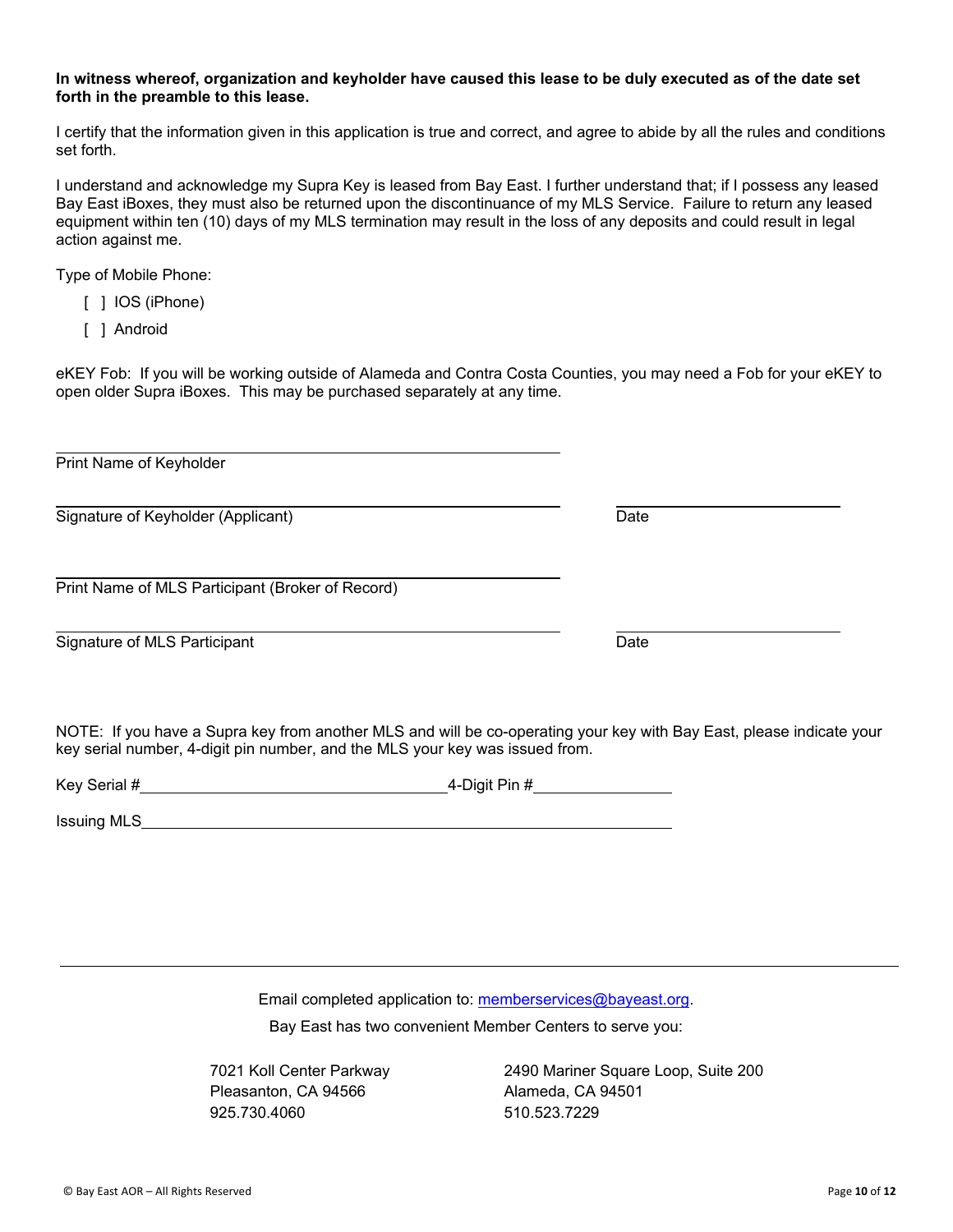| <b>PRORATED FEES</b><br>January 2022                           |                  | <b>REALTOR®</b><br><b>MLS Clerical</b> | <b>REALTOR® MLS Clerical</b><br>w/eKEY |
|----------------------------------------------------------------|------------------|----------------------------------------|----------------------------------------|
| Membership Initiation Fee                                      | One time         | 200.00                                 | 200.00                                 |
| <b>State Processing Fee</b>                                    | One time         | 100.00                                 | 100.00                                 |
| <b>SUPRA Key Issuance</b>                                      | One time         |                                        | 50.00                                  |
| eKEY (Through June 2022)                                       | 6 mos.           |                                        | 115.00                                 |
| C.A.R. Dues Allocation & RAA*<br>Through December 2022)        | $12$ mos.        | 184.00                                 | 184.00                                 |
| <b>NAR Dues Allocation</b><br>Through December 2022)           | $12 \text{ mos}$ | 185.00                                 | 185.00                                 |
| 2022 C.A.R. REALTOR Action Fund**<br>(Voluntary)               |                  | 49.00                                  | 49.00                                  |
| Foundation Contribution*                                       |                  | 5.00                                   | 5.00                                   |
| <b>Local Association Dues Allocation</b><br>Through June 2022) | 6 mos.           | 150.00                                 | 150.00                                 |
| MLS Fee (Through June 2022)                                    | 6 mos.           | 100.00                                 | 100.00                                 |
| <b>TOTAL DUE NOW</b>                                           |                  | \$972.00                               | \$1,138.00                             |
|                                                                |                  |                                        |                                        |

| Education Advantage            | 10.00 | 10.00 |
|--------------------------------|-------|-------|
| <b>Foundation Contribution</b> | 5.00  | 5.00  |

\*The RAA REALTOR® Action Assessment (\$69 of the \$184) will automatically be deposited into CREPAC and/or CREIEC and for other political purposes. Those wishing to have their assessment entirely applied for more general political purposes may specify in writing, and it will be redirected to a different account instead of one of the dedicated California real estate PACs (CREPAC or CREIEC). Designated REALTORS® must pay the \$49 REALTOR® Action Assessment for each licensee of that DR (as shown in the nonmember count), and the payment will be treated in the same manner as the REALTOR® Action Assessment for members.

\*\* Make a difference by helping promote REALTOR® interests through the political process and designate an additional \$50 or more to the REALTOR® Action Fund. See additional information on the political contribution structure and allocation in the dues disclosures.

Dues payment and assessments for your Local Association, C.A.R. and NAR, and contributions to REALTOR® Action Fund are not tax deductible as charitable contributions. However, the dues portion of your bill, excluding the portion of dues used for lobbying activities, REALTOR® Action Assessment and REALTOR® Action Fund, may be deductible as ordinary and necessary business expenses.